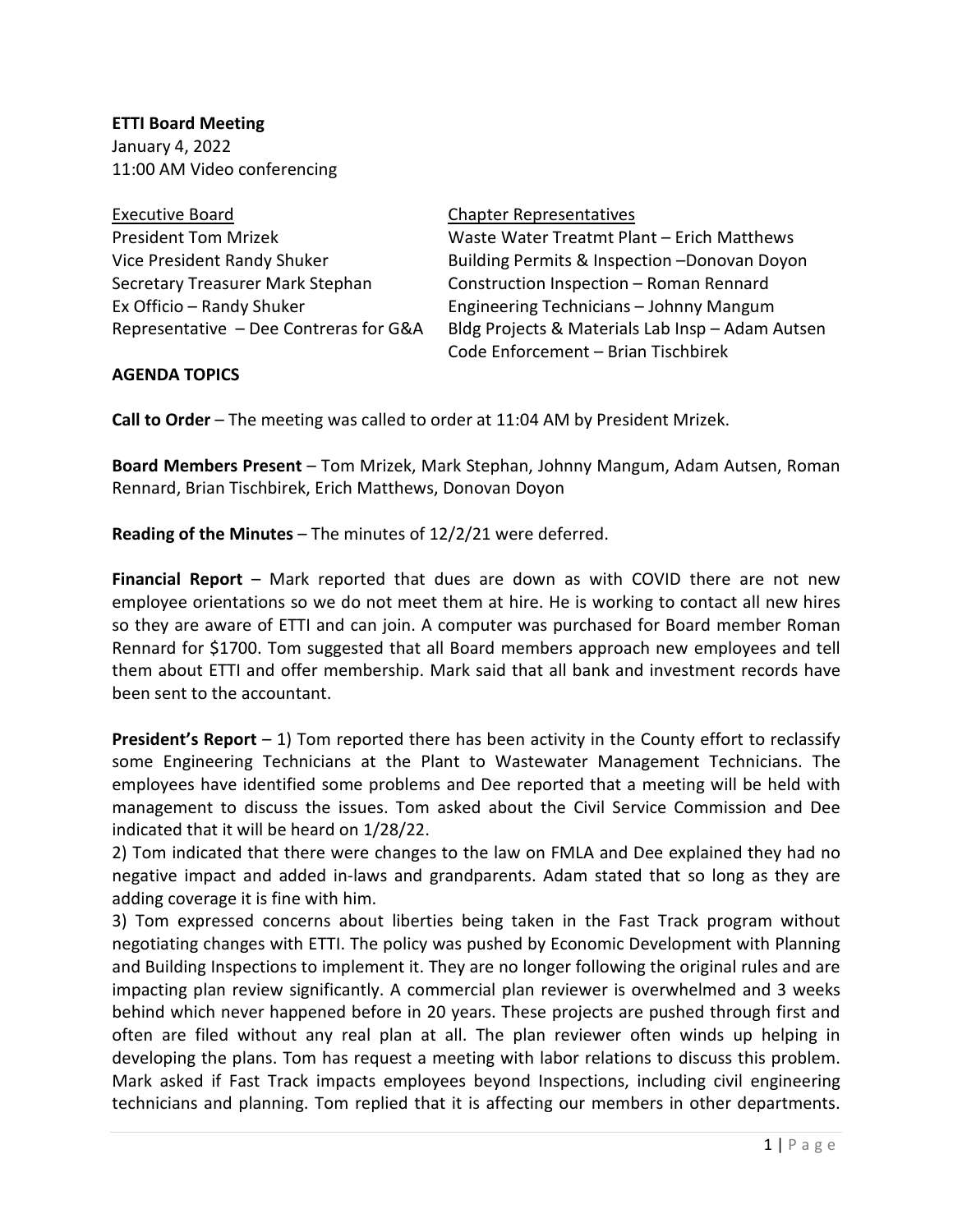Mark offered to send an email to all ETs and see who has been impacted to date. Tom explained that all other projects are pushed back by Fast Track and every plan change is also fast-tracked. One case had 23 plan changes resulting in 23 plan reviews. Mark added that that is a disservice to the developer also as it makes every change take longer. Tom added that some cases do not even have infrastructure plans at the start.

4) Tom raised the ARPA funds and the County proposal is not even close to acceptable yet. Dee explained the proposal which is \$1500 or 40 hours of time off. In general it covers employees who worked some time in 2020 and 2021. Tom said that is not enough and we are still meeting. Dee explained the salary cap issues as they are limiting employees in classifications which top at \$103K to time off even if the employee does not make that. Tom said that there is more money coming and we are holding firm to improve the proposal. Dee explained that the primary purpose was to address the dangers during the pandemic before vaccinations reduced the spread of the disease. There was a lengthy discussion on the County proposal and need to hold out for more.

5) Tom explained that 71J contracts are now an issue in Surveys. He explained that the issue is replacing regular employees with contractors. He has researched the County Charter on 71J and is looking at the formula needed to satisfy the determination of efficiency. He has information from the County on salary and will do the analysis and present it to the Board of Supervisors and Labor Relations. In one case the County indicated that they included providing tools to the contractor in the salary figures. He will request all 71J contract as well as the Board of Supervisors report on justification of the contract. He is creating a database in G-Suite with a calendar of all 71J contracts. Adam and Tom both said that we need to work on getting prevailing wage into the MOU.

6) Tom reported on a meeting with Goyette regarding the 71J and Fast Track issues and legal assistance with the information requests and potential litigation on these issues. Raf requested specific information on what we want from them and they will develop plans with ETTI to get it done.

7) Tom explained that we need to get the Election Committee in place and Mark said the must be done by 30 days prior to the General Meeting. Tom said that County buildings are opening up on 1/31. Randy will check on the room and Dee suggested that ETTI is a separate entity from the County and should be able to use the facility. There was a discussion of voting and members must be present to vote or use an absentee ballot which arrives prior to the meeting. Tom suggested that Chapter Representatives contact members about voting at the meeting or with an absentee ballot prior to the meeting.

8) Tom stated that we have prepared a wish list for negotiations and the Board will meet to review and refine it prior to negotiations. He reviewed the Charter on Personnel and would like to add the language of Section 62 to the contract regarding work days and other terms. Erich and Roman will work on the CI incentives and other issues for the negotiations.

9) Tom stated that we need to follow up on the complaint filed by Adam in October. Dee will find out what the current status is. Tom asked Mark to get the names of the Human Resources representatives for all or our Departments and Divisions and put it on the website. Mark said that Human Resources publishes the information and Dee suggested we request the Labor Relations Officers, Payroll, ADA, EEO and Safety specialists as well. Adam volunteered to assist as needed.